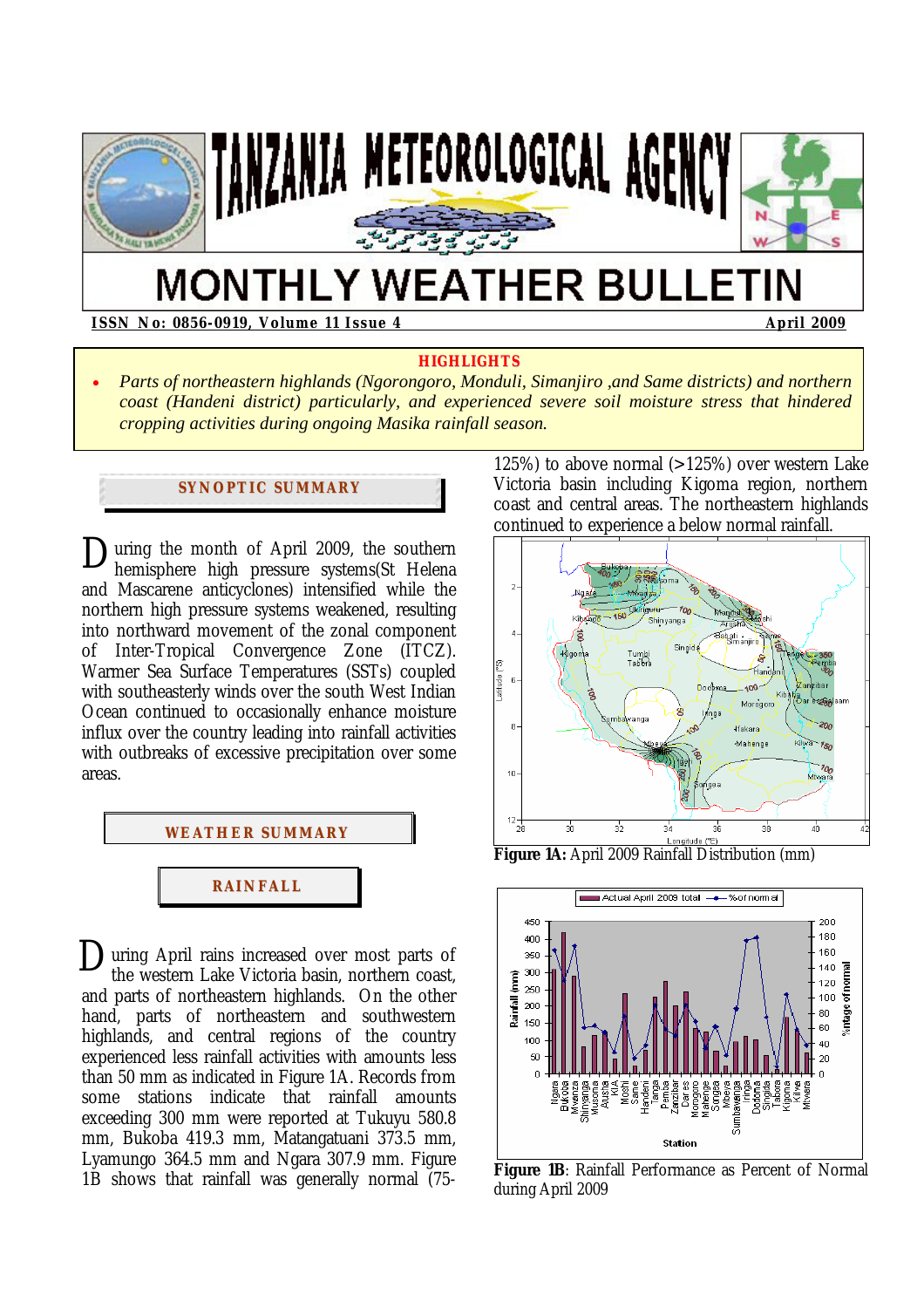# **MEAN AIR TEMPERATURE**

 $\sum$  uring the month warm temperatures were experienced over the eastern sector of the country as indicated in Figure 2A. The mean maximum temperature ranged from 23.3 ºC to 32.1



**Figure 2A**: April 2009 Mean Maximum Temperature (°C)

The highest mean maximum temperature recorded during the month was about 33  $\degree$ C at Tanga with an absolute highest maximum of about 33.7 °C during the first dekad of the month.



**Figure 2B:** April 2009 Mean Minimum Temperature (°C)

The mean minimum air temperature ranged from 12.1 ºC to 24.9 ºC as shown as shown in Figure 2B. The absolute lowest value of the mean minimum<br>temperature of  $12.1\degree$ C was recorded at temperature of  $12.1$ Sumbawanga, while the highest values of 24.9°C was observed at Pemba Island. An absolute minimum temperature of 11.7 °C was also recorded at Sumbawanga during the second dekad of the month.

## **MEAN SUNSHINE HOURS**

unshine duration across the country during April Sunshine duration across the country during April<br>
indicates that the mean bright sunshine hours ranged from 4 hrs/day over northeastern highlands to more than 8 hrs/day over central areas of the country as shown in Figure 3.



**Figure 3:** April 2009 Mean Sunshine Hours (hrs/day)

Longer sunshine hours and cloudless conditions dominated in areas where seasonal rains were coming to an end.

# **MEAN WI ND SPEED**

uring the period mean wind speed across the country ranged between about 4 to 14 km/hr as indicated in Figure 4. Some parts of northeastern highlands experienced windy conditions that exceeded 14 km/hr. Low wind speed of below 4 km/hr were recorded over Songea, Morogoro, Shinyanga and Moshi as shown in Figure 4. Dryness D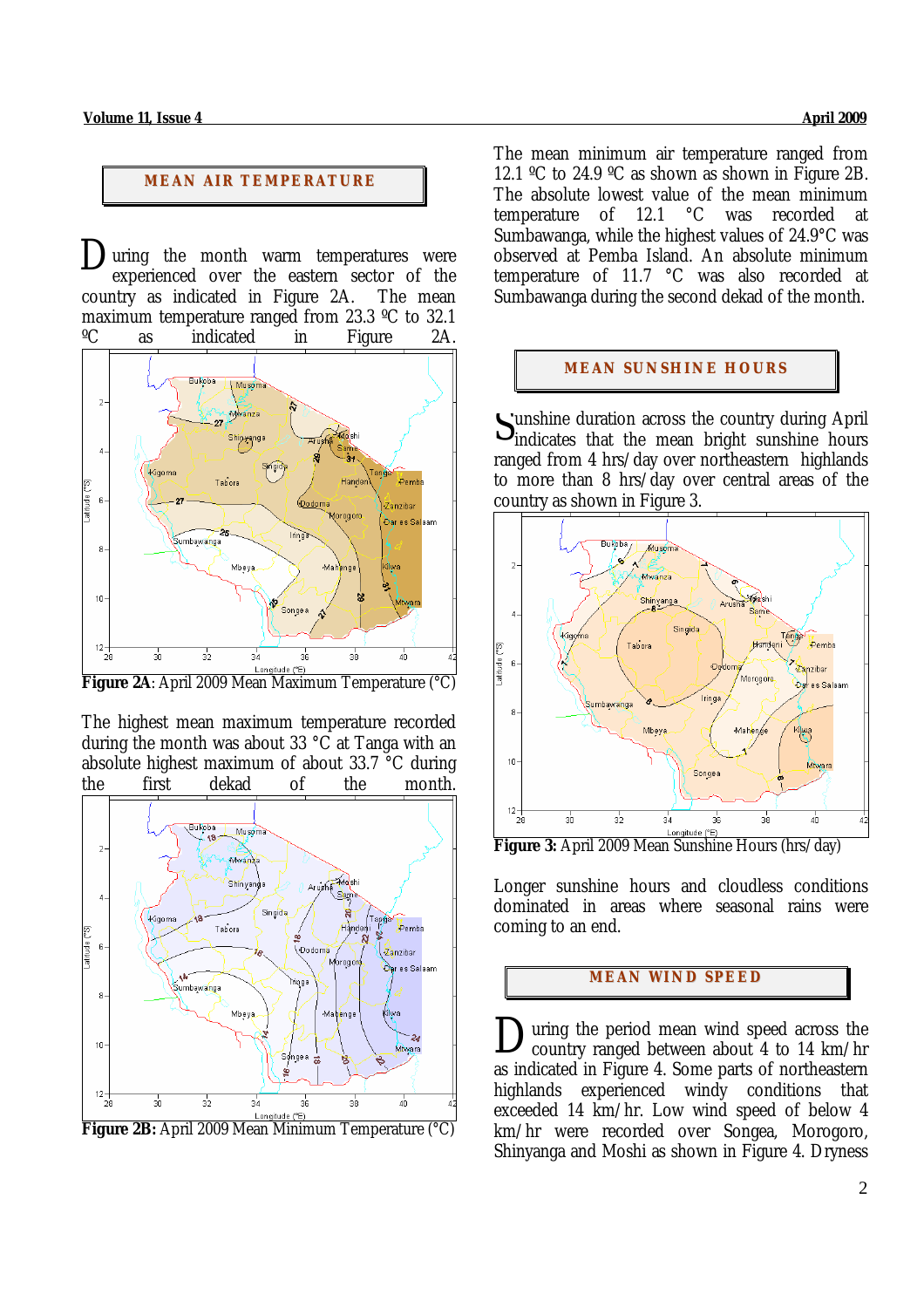#### **Volume 11, Issue 4 April 2009**

and windy conditions experienced over northeastern highlands increased occurrences of higher evaporation rates*.* 



**Figure 4:** April 2009 Mean wind speed (km/hr)

## **SATELLITE I NFORMATION**

ean vegetation condition during the month of April is indicated in Figure 5 in a NOAA  $M_{\rm A}^{\rm eq}$ 



**Figure 5:** Vegetation condition for the period of 21-30<sup>th</sup>, April, 2009

satellite imagery, depicting the Normalized Difference Vegetation Index (NDVI). Some areas over northeastern highlands (Arusha, Kilimanjaro, and Manyara regions) were indicating poor vegetation condition depicted by low to very low vegetation indices. However, vegetation condition over much of the country was generally good. Thus, pasture supply for livestock and wildlife in the country was at a satisfactory level during the month, except over Arusha, Kilimanjaro, and Manyara regions where poor soil moisture has negatively affected pasture supply.

# **AGROMETEOROLOGICAL SUMMARY**

uring the month of April soil moisture supply was adequate over most of bimodal areas including parts of northern coast, east and south of Lake Victoria basin with crops (maize, sorghum, paddy) ranging from between vegetative to tasseling stages and in a moderate to good state. However, parts of northeastern highlands and northern coast particularly Ngorongoro, Monduli, Simanjiro, Same, and Handeni districts experienced severe soil moisture stress that hindered cropping activities during ongoing *Masika* rainfall season. Over unimodal areas crops in the fields were generally progressing well following favorable soil moisture supply. Crop (maize, beans, sorghum, paddy) stages over these areas ranged between flowering to full ripeness, except for the delayed and replanted crops that were permanently wilted at vegetative stage as observed over most parts of southern coast (Lindi and Mtwara regions) during the period. D

Market supply for cassava over several areas of the country were still at low levels, while pastures and water availability for livestock and wildlife was at a satisfactory level, except over parts of northeastern highlands where inadequate soil moisture levels has persistently been reported since the start of the month.